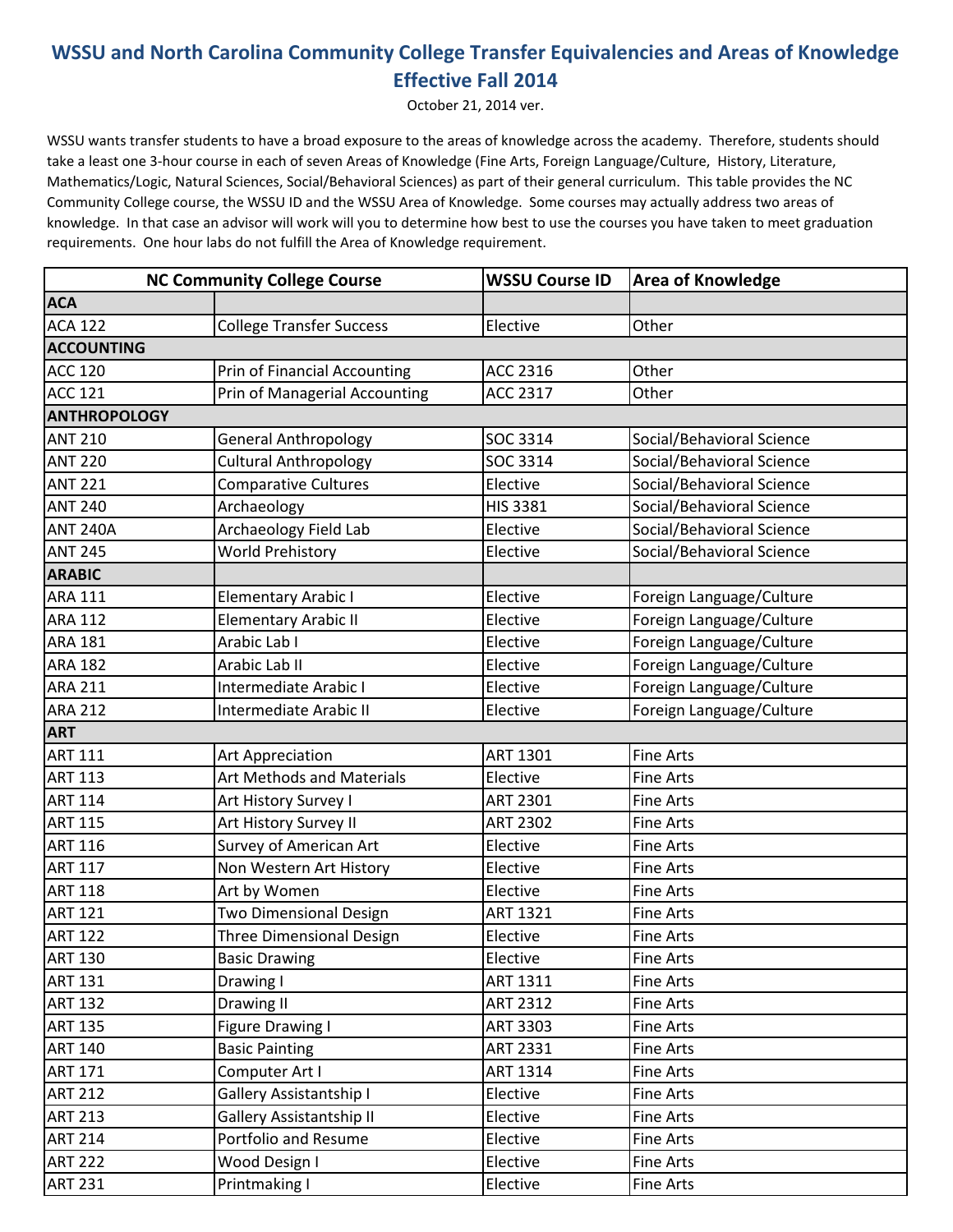|                               | <b>NC Community College Course</b> | <b>WSSU Course ID</b> | <b>Area of Knowledge</b> |
|-------------------------------|------------------------------------|-----------------------|--------------------------|
| <b>ART 232</b>                | Printmaking II                     | Elective              | <b>Fine Arts</b>         |
| <b>ART 235</b>                | <b>Figure Drawing II</b>           | Elective              | <b>Fine Arts</b>         |
| <b>ART 240</b>                | Painting I                         | <b>ART 2331</b>       | <b>Fine Arts</b>         |
| <b>ART 241</b>                | Painting II                        | Elective              | <b>Fine Arts</b>         |
| <b>ART 242</b>                | Landscape Painting                 | Elective              | Fine Arts                |
| <b>ART 243</b>                | <b>Portrait Painting</b>           | Elective              | <b>Fine Arts</b>         |
| <b>ART 244</b>                | Watercolor                         | Elective              | <b>Fine Arts</b>         |
| <b>ART 245</b>                | Metals I                           | Elective              | <b>Fine Arts</b>         |
| <b>ART 246</b>                | Metals II                          | Elective              | <b>Fine Arts</b>         |
| <b>ART 247</b>                | Jewelry I                          | Elective              | Fine Arts                |
| <b>ART 248</b>                | Jewelry II                         | Elective              | <b>Fine Arts</b>         |
| <b>ART 250</b>                | <b>Surface Design: Textiles</b>    | Elective              | <b>Fine Arts</b>         |
| <b>ART 251</b>                | Weaving I                          | Elective              | <b>Fine Arts</b>         |
| <b>ART 252</b>                | <b>Weaving II</b>                  | Elective              | <b>Fine Arts</b>         |
| <b>ART 260</b>                | Photography Appreciation           | Elective              | Fine Arts                |
| <b>ART 261</b>                | Photography I                      | <b>ART 3355</b>       | <b>Fine Arts</b>         |
| <b>ART 262</b>                | Photography II                     | Elective              | Fine Arts                |
| <b>ART 264</b>                | Digital Photography I              | <b>ART 3354</b>       | <b>Fine Arts</b>         |
| <b>ART 265</b>                | Digital Photography II             | Elective              | Fine Arts                |
| <b>ART 266</b>                | Videography I                      | Elective              | <b>Fine Arts</b>         |
| <b>ART 267</b>                | Videography II                     | Elective              | <b>Fine Arts</b>         |
| <b>ART 271</b>                | Computer Art II                    | Elective              | Fine Arts                |
| <b>ART 275</b>                | Intro to Commercial Art            | Elective              | <b>Fine Arts</b>         |
| <b>ART 281</b>                | Sculpture I                        | Elective              | Fine Arts                |
| <b>ART 282</b>                | Sculpture II                       | Elective              | Fine Arts                |
| <b>ART 283</b>                | Ceramics I                         | <b>ART 2375</b>       | <b>Fine Arts</b>         |
| <b>ART 284</b>                | Ceramics II                        | Elective              | <b>Fine Arts</b>         |
| <b>ART 285</b>                | Ceramics III                       | Elective              | Fine Arts                |
| <b>ART 286</b>                | Ceramics IV                        | Elective              | Fine Arts                |
| <b>ART 288</b>                | Studio                             | Elective              | <b>Fine Arts</b>         |
| <b>AMERICAN SIGN LANGUAGE</b> |                                    |                       |                          |
| <b>ASL 111</b>                | <b>Elementary ASL I</b>            | <b>REH 2302</b>       | Other                    |
| <b>ASL 112</b>                | <b>Elementary ASL II</b>           | Elective              | Other                    |
| <b>ASL 181</b>                | ASL Lab 1                          | <b>REH 2302</b>       | Other                    |
| <b>ASL 182</b>                | ASL Lab 2                          | Elective              | Other                    |
| ASL 211                       | Intermediate ASL I                 | Elective              | Other                    |
| <b>ASL 212</b>                | Intermediate ASL II                | Elective              | Other                    |
| <b>ASL 281</b>                | ASL Lab 3                          | Elective              | Other                    |
| <b>ASL 282</b>                | ASL Lab 4                          | Elective              | Other                    |
| <b>ASTRONOMY</b>              |                                    |                       |                          |
| <b>AST 111</b>                | Descriptive Astronomy              | Elective              | <b>Natural Science</b>   |
| <b>AST 111A</b>               | Descriptive Astronomy Lab          | Elective              | Natural Science          |
| <b>AST 151</b>                | <b>General Astronomy I</b>         | PHS 4111              | <b>Natural Science</b>   |
| <b>AST 151A</b>               | General Astronomy I Lab            | Elective              | Natural Science          |
| <b>AST 152</b>                | <b>General Astronomy II</b>        | Elective              | <b>Natural Science</b>   |
| <b>AST 152A</b>               | General Astronomy II Lab           | Elective              | <b>Natural Science</b>   |
| <b>AST 251</b>                | <b>Observational Astronomy</b>     | Elective              | Natural Science          |
| <b>BIOLOGY</b>                |                                    |                       |                          |
| <b>BIO 110</b>                | Principles of Biology              | <b>BIO 3101</b>       | Natural Science          |
| <b>BIO 111</b>                | General Biology I                  | BIO 2301/2101         | Natural Science          |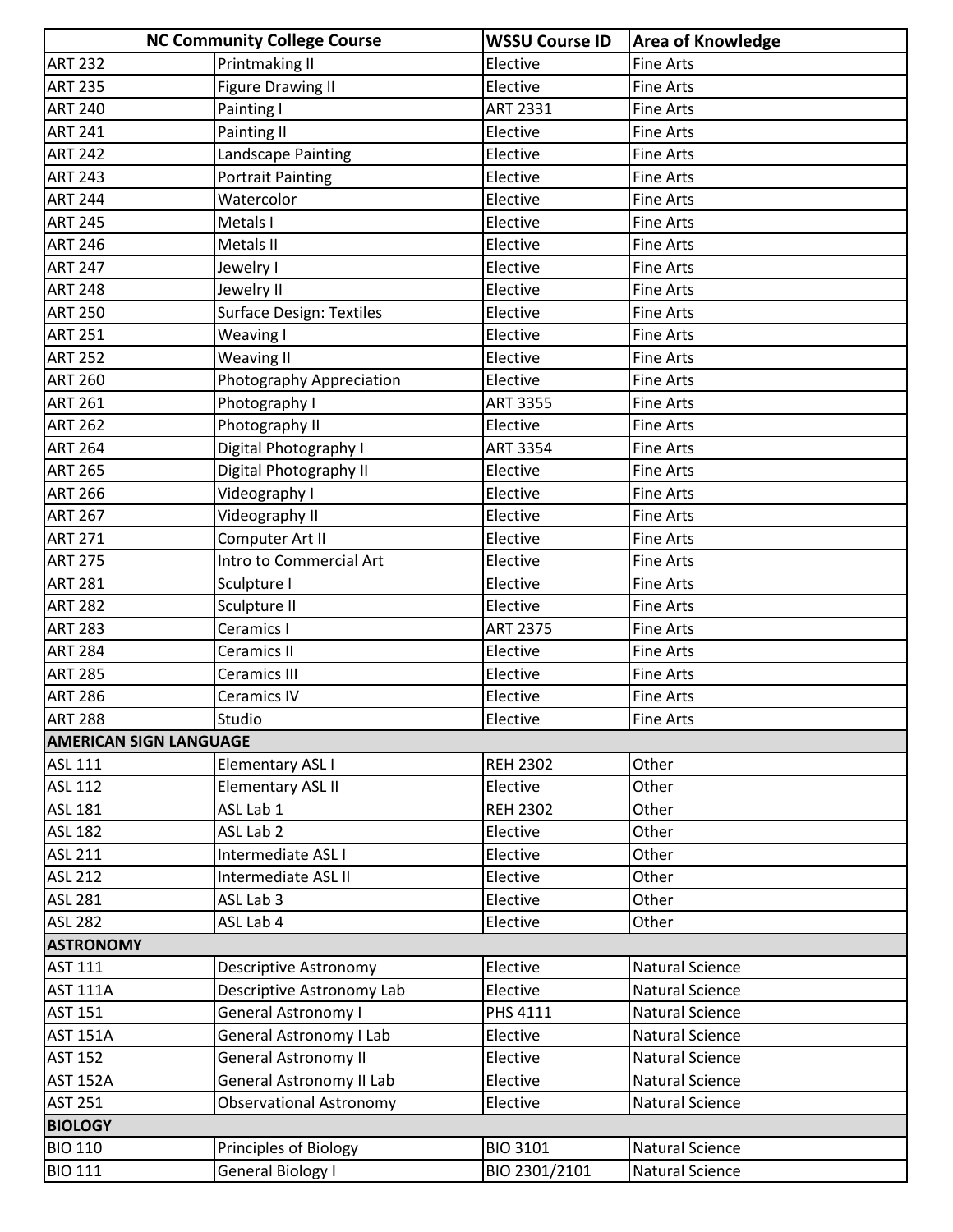|                  | <b>NC Community College Course</b>   | <b>WSSU Course ID</b> | <b>Area of Knowledge</b>   |
|------------------|--------------------------------------|-----------------------|----------------------------|
| <b>BIO 112</b>   | General Biology II AS                | Elective              | <b>Natural Science</b>     |
| <b>BIO 120</b>   | <b>Introductory Botany</b>           | <b>BIO 2316</b>       | <b>Natural Science</b>     |
| <b>BIO 130</b>   | Introductory Zoology                 | <b>BIO 2310</b>       | <b>Natural Science</b>     |
| <b>BIO 140</b>   | <b>Environmental Biology</b>         | <b>BIO 1320</b>       | <b>Natural Science</b>     |
| <b>BIO 140A</b>  | <b>Environmental Biology Lab</b>     | Elective              | <b>Natural Science</b>     |
| <b>BIO 143</b>   | <b>Field Biology Minicourse</b>      | Elective              | <b>Natural Science</b>     |
| <b>BIO 145</b>   | Ecology                              | <b>BIO 3371</b>       | <b>Natural Science</b>     |
| <b>BIO 146</b>   | <b>Regional Natural History</b>      | Elective              | <b>Natural Science</b>     |
| <b>BIO 150</b>   | <b>Genetics in Human Affairs</b>     | <b>BIO 3366</b>       | <b>Natural Science</b>     |
| <b>BIO 155</b>   | Nutrition                            | <b>HED 2301</b>       | <b>Natural Science</b>     |
| <b>BIO 163</b>   | <b>Basic Anat &amp; Physiology</b>   | Elective              | <b>Natural Science</b>     |
| <b>BIO 165</b>   | Anatomy and Physiology I             | <b>BIO 2311</b>       | <b>Natural Science</b>     |
| <b>BIO 166</b>   | Anatomy and Physiology II            | <b>BIO 2312</b>       | <b>Natural Science</b>     |
| <b>BIO 168</b>   | Anatomy and Physiology I             | <b>BIO 2311</b>       | <b>Natural Science</b>     |
| <b>BIO 169</b>   | Anatomy and Physiology II            | <b>BIO 2312</b>       | <b>Natural Science</b>     |
| <b>BIO 175</b>   | <b>General Microbiology</b>          | <b>BIO 1311</b>       | <b>Natural Science</b>     |
| <b>BIO 180</b>   | <b>Biological Chemistry</b>          | CHM 3346              | <b>Natural Science</b>     |
| <b>BIO 224</b>   | <b>Local Flora Spring</b>            | Elective              | <b>Natural Science</b>     |
| <b>BIO 230</b>   | Entomology                           | Elective              | Natural Science            |
| <b>BIO 242</b>   | <b>Natural Resource Conservation</b> | Elective              | <b>Natural Science</b>     |
| <b>BIO 243</b>   | Marine Biology                       | Elective              | <b>Natural Science</b>     |
| <b>BIO 250</b>   | Genetics                             | <b>BIO 3366</b>       | <b>Natural Science</b>     |
| <b>BIO 265</b>   | <b>Cell Biology</b>                  | <b>BIO 4364</b>       | <b>Natural Science</b>     |
| <b>BIO 271</b>   | Pathophysiology                      | <b>NUR 3318</b>       | <b>Natural Science</b>     |
| <b>BIO 275</b>   | Microbiology                         | <b>BIO 3231</b>       | <b>Natural Science</b>     |
| <b>BIO 280</b>   | Biotechnology                        | <b>BIO 3352</b>       | <b>Natural Science</b>     |
| <b>BUSINESS</b>  |                                      |                       |                            |
| <b>BUS 110</b>   | <b>Introduction to Business</b>      | MGT 1304              | Social / Behavior Sciences |
| <b>BUS 115</b>   | <b>Business Law I</b>                | <b>BLA 2325</b>       | Social / Behavior Sciences |
| <b>BUS 137</b>   | <b>Principles of Management</b>      | <b>MKT 1304</b>       | Social / Behavior Sciences |
| <b>BUS 228</b>   | <b>Business Statistics</b>           | QBA 2325              | Social / Behavior Sciences |
| <b>CHEMISTRY</b> |                                      |                       |                            |
| <b>CHM 115</b>   | Concepts in Chemistry                | Elective              | Natural Science            |
| <b>CHM 115A</b>  | Concepts in Chemistry Lab            | Elective              | Natural Science            |
| <b>CHM 130</b>   | Gen. Org, & Biochemistry             | CHM 1213/4376         | <b>Natural Science</b>     |
| <b>CHM 130A</b>  | Gen. Org, & Biochemistry Lab         | CHM 4176              | Natural Science            |
| <b>CHM 131</b>   | Introduction to Chemistry            | CHM 1311              | <b>Natural Science</b>     |
| <b>CHM 131A</b>  | Introduction to Chemistry Lab        | Elective              | <b>Natural Science</b>     |
| <b>CHM 132</b>   | <b>Organic and Biochemistry</b>      | CHM 3346              | Natural Science            |
| <b>CHM 135</b>   | Survey of Chemistry I                | CHM 2311              | Natural Science            |
| <b>CHM 136</b>   | Survey of Chemistry II               | CHM 2312              | <b>Natural Science</b>     |
| <b>CHM 151</b>   | General Chemistry I                  | CHM 2311              | <b>Natural Science</b>     |
| <b>CHM 152</b>   | General Chemistry II AS              | CHM 2111              | <b>Natural Science</b>     |
| <b>CHM 251</b>   | Organic Chemistry I                  | CHM 3326              | <b>Natural Science</b>     |
| <b>CHM 252</b>   | <b>Organic Chemistry II</b>          | CHM 3327              | Natural Science            |
| <b>CHM 263</b>   | <b>Analytical Chemistry</b>          | Elective              | <b>Natural Science</b>     |
| <b>CHM 271</b>   | <b>Biochemical Principles</b>        | CHM 3343              | <b>Natural Science</b>     |
| <b>CHM 271A</b>  | <b>Biochemical Principles Lab</b>    | CHM 3146              | <b>Natural Science</b>     |
| <b>CHINESE</b>   |                                      |                       |                            |
| <b>CHI 111</b>   | <b>Elementary Chinese I</b>          | Elective              | Foreign Language/Culture   |
|                  |                                      |                       |                            |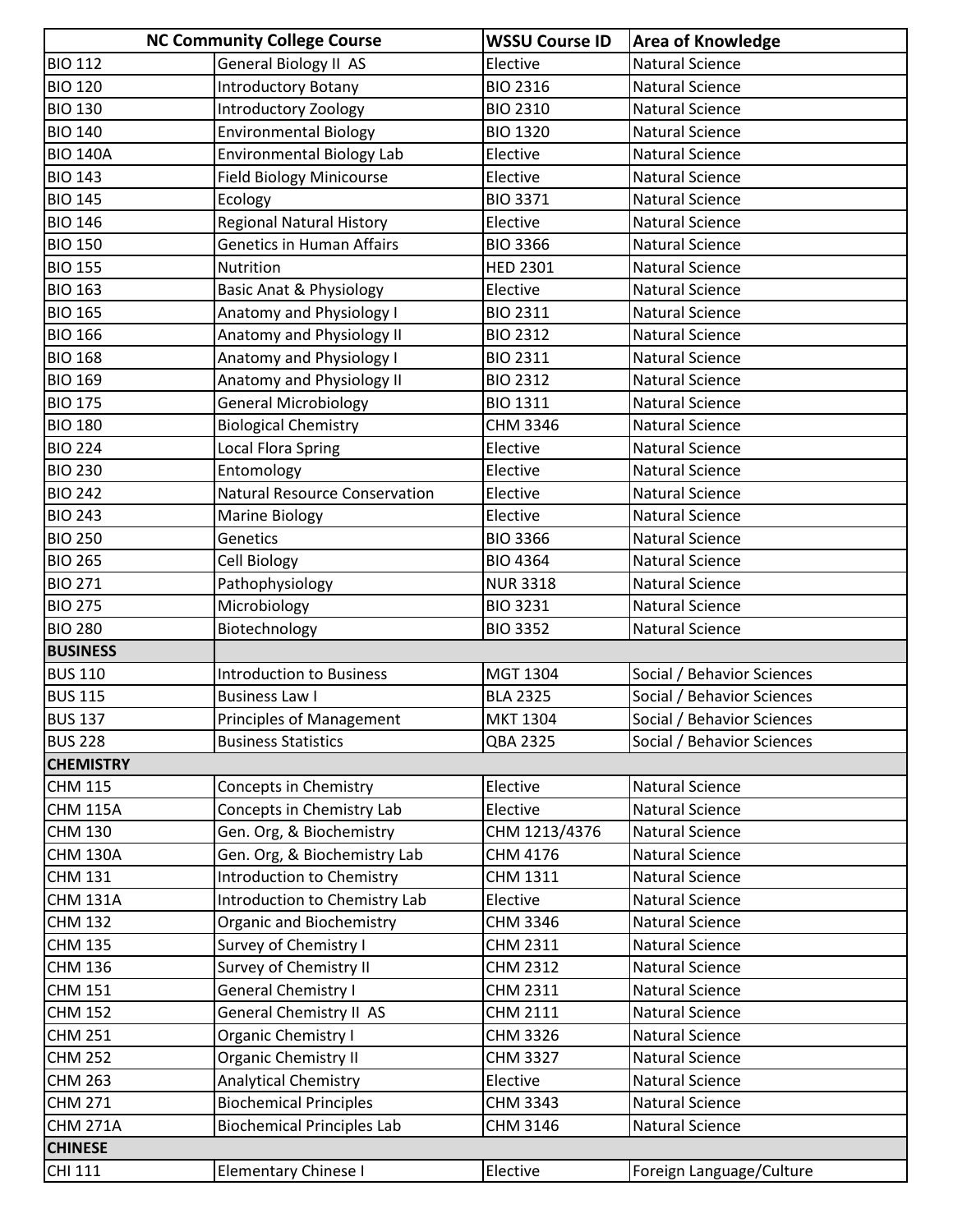|                                     | <b>NC Community College Course</b> | <b>WSSU Course ID</b> | <b>Area of Knowledge</b>     |
|-------------------------------------|------------------------------------|-----------------------|------------------------------|
| CHI 112                             | <b>Elementary Chinese II</b>       | Elective              | Foreign Language/Culture     |
| <b>CHI 181</b>                      | Chinese Lab I                      | Elective              | Foreign Language/Culture     |
| <b>CHI 182</b>                      | Chinese Lab II                     | Elective              | Foreign Language/Culture     |
| <b>CHI 211</b>                      | Intermediate Chinese I             | CHI 2311              | Foreign Language/Culture     |
| <b>CHI 212</b>                      | Intermediate Chinese II            | CHI 2312              | Foreign Language/Culture     |
| <b>COMMUNICATIONS</b>               |                                    |                       |                              |
| <b>COM 110</b>                      | Introduction to Communication      | SPH 2341              | Other                        |
| <b>COM 111</b>                      | Voice and Diction I                | Elective              | Other                        |
| <b>COM 120</b>                      | Intro Interpersonal Com            | SPH 3340              | Other                        |
| <b>COM 130</b>                      | Nonverbal Communication            | Elective              | Other                        |
| <b>COM 140</b>                      | Intro Intercultural Com            | Elective              | Other                        |
| <b>COM 150</b>                      | Intro. to Mass Communication       | Elective              | Other                        |
| <b>COM 160</b>                      | <b>Small Group Communication</b>   | Elective              | Other                        |
| <b>COM 231</b>                      | <b>Public Speaking</b>             | <b>SPH 2341</b>       | Other                        |
| <b>COM 251</b>                      | Debate I                           | Elective              | Other                        |
| <b>COMPUTER INFORMATION SYSTEMS</b> |                                    |                       |                              |
| <b>CIS 110</b>                      | Intro to Computers                 | <b>CSC 1306</b>       | Other                        |
| <b>CIS 115</b>                      | Intro to Prog & Logic              | CSC 1310              | Other                        |
| <b>COMPUTER SCIENCE</b>             |                                    |                       |                              |
| <b>CSC 120</b>                      | <b>Computing Fundamentals I</b>    | Elective              | Other                        |
| <b>CSC 130</b>                      | <b>Computing Fundamentals II</b>   | Elective              | Other                        |
| <b>CSC 134</b>                      | C++ Programming                    | Elective              | Other                        |
| <b>CSC 139</b>                      | <b>Visual BASIC Prog</b>           | Elective              | Other                        |
| <b>CSC 151</b>                      | <b>JAVA Programming</b>            | Elective              | Other                        |
| <b>CSC 239</b>                      | <b>Adv Visual BASIC Prog</b>       | Elective              | Other                        |
| <b>CTS 115</b>                      | Info Sys Business Concept          | Elective              | Other                        |
| <b>CRIMINAL JUSTICE</b>             |                                    |                       |                              |
| <b>CJC 111</b>                      | Intro to Criminal Justice          | <b>JUS 2301</b>       | Social & Behavioral Sciences |
| CJC 121                             | Law Enforcement Operations         | Elective              | Social & Behavioral Sciences |
| <b>CJC 141</b>                      | Corrections                        | <b>JUS 4344</b>       | Social & Behavioral Sciences |
| <b>DANCE</b>                        |                                    |                       |                              |
| <b>DAN 110</b>                      | <b>Dance Appreciation</b>          | Elective              | <b>Fine Arts</b>             |
| <b>DRAFTING</b>                     |                                    |                       |                              |
| <b>DFT 170</b>                      | <b>Engineering Graphics</b>        | Elective              | Other                        |
| <b>DRAMA</b>                        |                                    |                       |                              |
| <b>DRA 111</b>                      | <b>Theatre Appreciation</b>        | Elective              | <b>Fine Arts</b>             |
| <b>DRA 112</b>                      | Literature of the Theatre          | Elective              | Literature                   |
| <b>DRA 115</b>                      | <b>Theatre Criticism</b>           | Elective              | Literature                   |
| <b>DRA 120</b>                      | <b>Voice for Performance</b>       | Elective              | <b>Fine Arts</b>             |
| <b>DRA 122</b>                      | Oral Interpretation                | Elective              | Literature                   |
| <b>DRA 124</b>                      | <b>Readers Theatre</b>             | Elective              | <b>Fine Arts</b>             |
| <b>DRA 126</b>                      | Storytelling                       | Elective              | <b>Fine Arts</b>             |
| <b>DRA 128</b>                      | Children's Theatre                 | Elective              | <b>Fine Arts</b>             |
| <b>DRA 130</b>                      | Acting I                           | <b>DRA 2306</b>       | <b>Fine Arts</b>             |
| <b>DRA 131</b>                      | <b>Acting II</b>                   | Elective              | <b>Fine Arts</b>             |
| <b>DRA 132</b>                      | <b>Stage Movement</b>              | Elective              | <b>Fine Arts</b>             |
| <b>DRA 135</b>                      | Acting for the Camera I            | Elective              | <b>Fine Arts</b>             |
| <b>DRA 136</b>                      | Acting for the Camera II           | Elective              | <b>Fine Arts</b>             |
| <b>DRA 140</b>                      | Stagecraft I                       | Elective              | <b>Fine Arts</b>             |
| <b>DRA 141</b>                      | Stagecraft II                      | Elective              | <b>Fine Arts</b>             |
|                                     |                                    |                       |                              |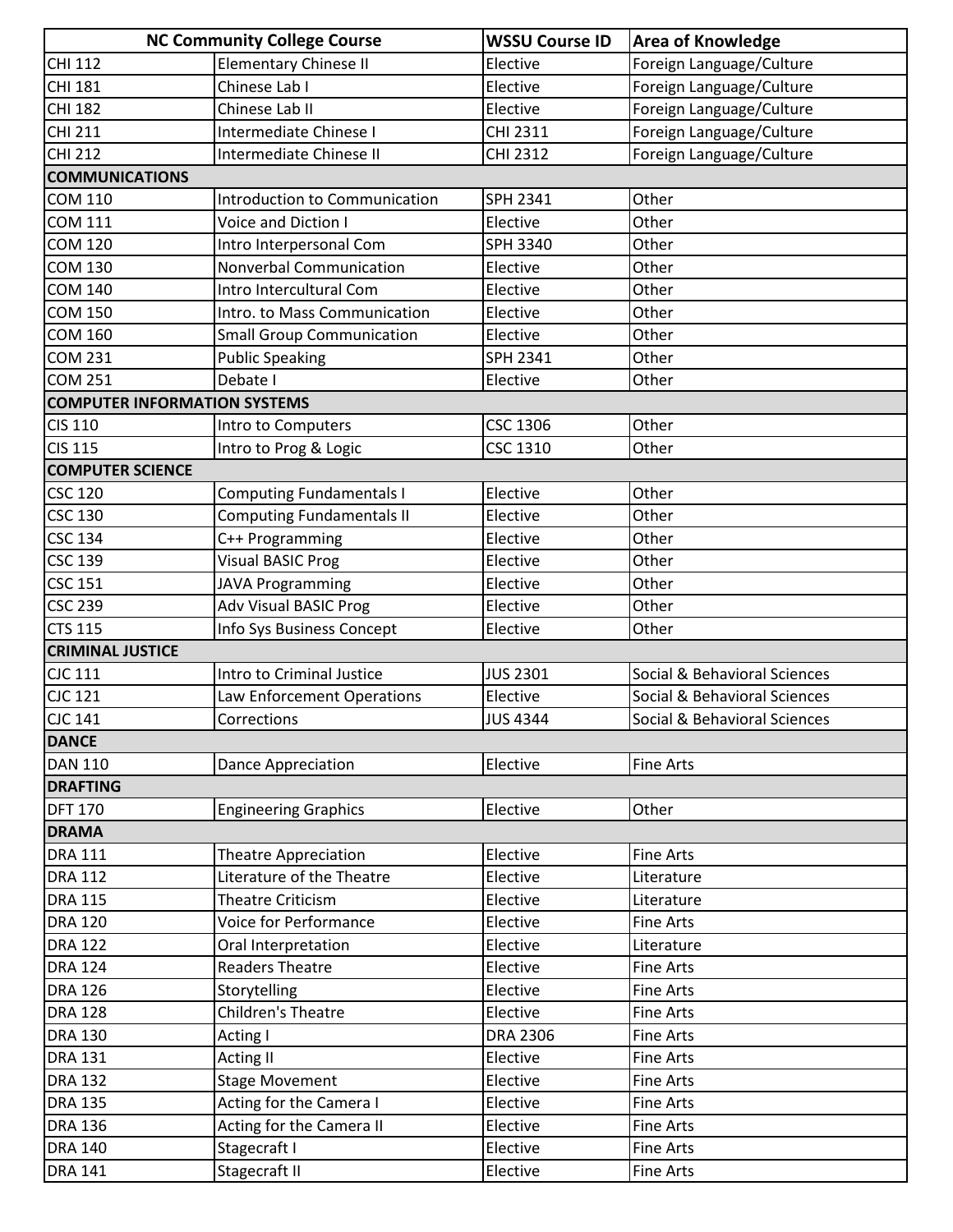|                    | <b>NC Community College Course</b>  | <b>WSSU Course ID</b> | <b>Area of Knowledge</b>   |
|--------------------|-------------------------------------|-----------------------|----------------------------|
| <b>DRA 142</b>     | Costuming                           | Elective              | <b>Fine Arts</b>           |
| <b>DRA 145</b>     | Stage Make up                       | Elective              | <b>Fine Arts</b>           |
| <b>DRA 170</b>     | Play Production I                   | <b>DRA 3321</b>       | <b>Fine Arts</b>           |
| <b>DRA 171</b>     | <b>Play Production II</b>           | Elective              | <b>Fine Arts</b>           |
| <b>DRA 175</b>     | <b>Teleplay Production I</b>        | Elective              | <b>Fine Arts</b>           |
| <b>DRA 211</b>     | Theatre History I                   | Elective              | <b>Fine Arts</b>           |
| <b>DRA 212</b>     | Theatre History II                  | Elective              | <b>Fine Arts</b>           |
| <b>DRA 230</b>     | <b>Acting III</b>                   | Elective              | <b>Fine Arts</b>           |
| <b>DRA 231</b>     | <b>Acting IV</b>                    | Elective              | <b>Fine Arts</b>           |
| <b>DRA 240</b>     | Lighting for the Theatre            | Elective              | <b>Fine Arts</b>           |
| <b>DRA 260</b>     | Directing                           | <b>DRA 3316</b>       | <b>Fine Arts</b>           |
| <b>DRA 270</b>     | Play Production III                 | Elective              | <b>Fine Arts</b>           |
| <b>DRA 271</b>     | Play Production IV                  | Elective              | <b>Fine Arts</b>           |
| <b>ECONOMICS</b>   |                                     |                       |                            |
| <b>ECO 151</b>     | <b>Survey of Economics</b>          | Elective              | Social/Behavioral Sciences |
| <b>ECO 251</b>     | Prin of Microeconomics              | ECO 2311              | Social/Behavioral Sciences |
| <b>ECO 252</b>     | Prin of Macroeconomics              | ECO 2312              | Social/Behavioral Sciences |
| <b>EDUCATION</b>   |                                     |                       |                            |
| <b>EDU 216</b>     | <b>Foundations in Education</b>     | Elective              | Social/Behavioral Sciences |
| <b>EDU 221</b>     | Children with Exceptional           | Elective              | Social/Behavioral Sciences |
| <b>ENGINEERING</b> |                                     |                       |                            |
| <b>EGR 120</b>     | <b>Eng and Design Graphics</b>      | Elective              | Other                      |
| <b>EGR 150</b>     | Intro to Engineering                | Elective              | Other                      |
| <b>EGR 210</b>     | Intro to Elect/Com Eng Lab          | Elective              | Other                      |
| <b>EGR 212</b>     | Logic System Design I               | Elective              | Other                      |
| <b>EGR 215</b>     | Network Theory I                    | Elective              | Other                      |
| <b>EGR 216</b>     | Logic and Networks Lab I            | Elective              | Other                      |
| <b>EGR 220</b>     | <b>Engineering Statics</b>          | Elective              | Other                      |
| <b>EGR 225</b>     | <b>Engineering Dynamics</b>         | Elective              | Other                      |
| <b>EGR 228</b>     | Intro to Solid Mechanics            | Elective              | Other                      |
| <b>ENGLISH</b>     |                                     |                       |                            |
| <b>ENG 111</b>     | Writing & Inquiry                   | <b>ENG 1301</b>       | Other                      |
| <b>ENG 112</b>     | Writing/Research in the Disciplines | <b>ENG 1305</b>       | Literature                 |
| <b>ENG 113</b>     | Literature Based Research           | Elective              | Literature                 |
| <b>ENG 114</b>     | Prof Research and Reporting         | Elective              | Literature                 |
| <b>ENG 125</b>     | Creative Writing I                  | <b>ENG 3341</b>       | Other                      |
| <b>ENG 126</b>     | <b>Creative Writing II</b>          | Elective              | Other                      |
| <b>ENG 131</b>     | Introduction to Literature          | <b>ENG 1302</b>       | Literature                 |
| <b>ENG 132</b>     | Introduction to Drama               | <b>DRA 2306</b>       | Fine Arts                  |
| <b>ENG 134</b>     | Introduction to Poetry              | Elective              | Literature                 |
| <b>ENG 231</b>     | American Literature I               | <b>ENG 2313</b>       | Literature                 |
| <b>ENG 232</b>     | American Literature II              | <b>ENG 2314</b>       | Literature                 |
| <b>ENG 233</b>     | <b>Major American Writers</b>       | Elective              | Literature                 |
| <b>ENG 235</b>     | Survey of Film as Literature        | Elective              | Literature                 |
| <b>ENG 241</b>     | <b>British Literature I</b>         | <b>ENG 3306</b>       | Literature                 |
| <b>ENG 242</b>     | <b>British Literature II</b>        | <b>ENG 3307</b>       | Literature                 |
| <b>ENG 243</b>     | <b>Major British Writers</b>        | <b>ENG 3350</b>       | Literature                 |
| <b>ENG 251</b>     | Western World Literature I          | Elective              | Literature                 |
| <b>ENG 252</b>     | Western World Literature II         | Elective              | Literature                 |
| <b>ENG 253</b>     | The Bible as Literature             | <b>ENG 3351</b>       | Literature                 |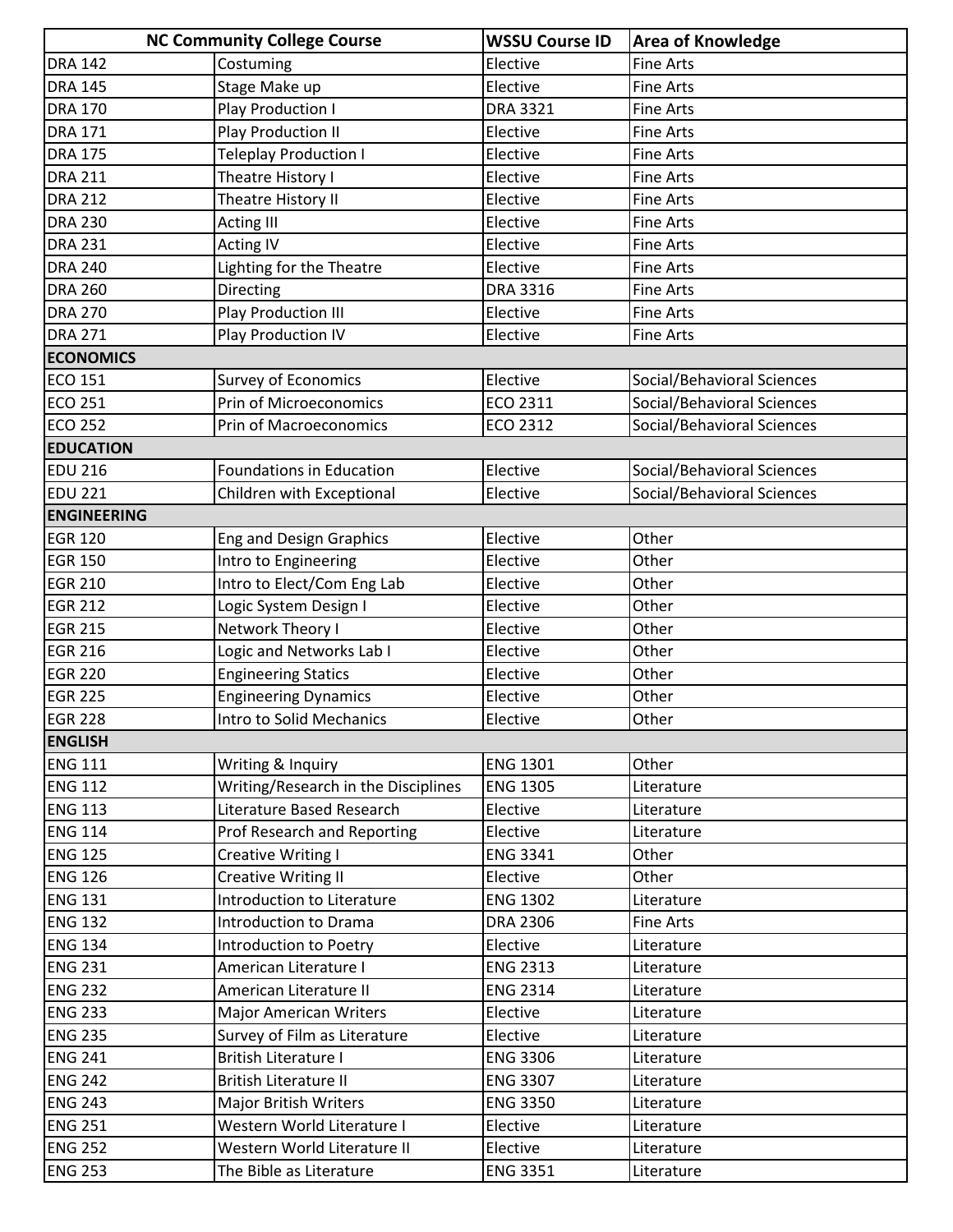|                                       | <b>NC Community College Course</b> | <b>WSSU Course ID</b> | <b>Area of Knowledge</b>  |
|---------------------------------------|------------------------------------|-----------------------|---------------------------|
| <b>ENG 261</b>                        | World Literature I                 | <b>ENG 2301</b>       | Literature                |
| <b>ENG 262</b>                        | World Literature II                | <b>ENG 2302</b>       | Literature                |
| <b>ENG 271</b>                        | Contemporary Literature            | <b>ENG 3378</b>       | Literature                |
| <b>ENG 272</b>                        | Southern Literature                | Elective              | Literature                |
| <b>ENG 273</b>                        | African American Literature        | <b>ENG 3381</b>       | Literature                |
| <b>ENG 274</b>                        | Literature by Women                | Elective              | Literature                |
| <b>ENG 275</b>                        | <b>Science Fiction</b>             | Elective              | Literature                |
| <b>FRENCH</b>                         |                                    |                       |                           |
| <b>FRE 111</b>                        | <b>Elementary French I</b>         | FRE 1311              | Foreign Language/Culture  |
| <b>FRE 112</b>                        | <b>Elementary French II</b>        | FRE 1312              | Foreign Language/Culture  |
| <b>FRE 141</b>                        | <b>Culture and Civilization</b>    | Elective              | Foreign Language/Culture  |
| <b>FRE 151</b>                        | Francophone Literature             | Elective              | Foreign Language/Culture  |
| <b>FRE 161</b>                        | <b>Cultural Immersion</b>          | Elective              | Foreign Language/Culture  |
| <b>FRE 181</b>                        | French Lab 1                       | Elective              | Foreign Language/Culture  |
| <b>FRE 182</b>                        | French Lab 2                       | Elective              | Foreign Language/Culture  |
| <b>FRE 211</b>                        | Intermediate French I              | FRE 2311              | Foreign Language/Culture  |
| <b>FRE 212</b>                        | Intermediate French II             | <b>FRE 2312</b>       | Foreign Language/Culture  |
| <b>FRE 221</b>                        | <b>French Conversation</b>         | <b>FRE 3212</b>       | Foreign Language/Culture  |
| <b>FRE 231</b>                        | Reading and Composition            | Elective              | Foreign Language/Culture  |
| <b>FRE 281</b>                        | French Lab 3                       | Elective              | Foreign Language/Culture  |
| <b>FRE 282</b>                        | French Lab 4                       | Elective              | Foreign Language/Culture  |
| <b>GEOGRAPHY</b>                      |                                    |                       |                           |
| GEO 110                               | Introduction to Geography          | GEO 2311              | Social/Behavioral Science |
| GEO 111                               | <b>World Regional Geography</b>    | GEO 2313              | Social/Behavioral Science |
| <b>GEO 112</b>                        | <b>Cultural Geography</b>          | GEO 2311              | Social/Behavioral Science |
| GEO 130                               | General Physical Geography         | GEO 2311              | Social/Behavioral Science |
| <b>GEO 131</b>                        | Physical Geography I               | Elective              | Social/Behavioral Science |
| <b>GEOLOGY</b>                        |                                    |                       |                           |
| <b>GEL 111</b>                        | <b>Introductory Geology</b>        | PHS 2336              | <b>Natural Sciences</b>   |
| <b>GEL 113</b>                        | <b>Historical Geology</b>          | Elective              | <b>Natural Sciences</b>   |
| <b>GEL 120</b>                        | <b>Physical Geology</b>            | PHS 2336              | <b>Natural Sciences</b>   |
| <b>GEL 230</b>                        | <b>Environmental Geology</b>       | Elective              | <b>Natural Sciences</b>   |
| <b>GERMAN</b>                         |                                    |                       |                           |
| <b>GER 111</b>                        | <b>Elementary German I</b>         | Elective              | Foreign Language/Culture  |
| <b>GER 112</b>                        | <b>Elementary German II</b>        | Elective              | Foreign Language/Culture  |
| <b>GER 141</b>                        | <b>Culture and Civilization</b>    | Elective              | Foreign Language/Culture  |
| <b>GER 161</b>                        | <b>Cultural Immersion</b>          | Elective              | Foreign Language/Culture  |
| <b>GER 181</b>                        | German Lab 1                       | Elective              | Foreign Language/Culture  |
| <b>GER 182</b>                        | German Lab 2                       | Elective              | Foreign Language/Culture  |
| <b>GER 211</b>                        | Intermediate German I              | Elective              | Foreign Language/Culture  |
| <b>GER 212</b>                        | Intermediate German II             | Elective              | Foreign Language/Culture  |
| <b>GER 221</b>                        | <b>German Conversation</b>         | Elective              | Foreign Language/Culture  |
| <b>GER 231</b>                        | Reading and Composition            | Elective              | Foreign Language/Culture  |
| <b>GER 281</b>                        | German Lab 3                       | Elective              | Foreign Language/Culture  |
| <b>GER 282</b>                        | German Lab 4                       | Elective              | Foreign Language/Culture  |
| <b>GEOGRAPHIC INFORMATION SYSTEMS</b> |                                    |                       |                           |
| <b>GIS 111</b>                        | Introduction to GIS                | Elective              | Other                     |
| <b>HEALTH</b>                         |                                    |                       |                           |
| <b>HEA 110</b>                        | Personal Health/Wellness           | <b>HED 1201</b>       | Other                     |
| <b>HEA 112</b>                        | First Aid & CPR                    | <b>HED 3236</b>       | Other                     |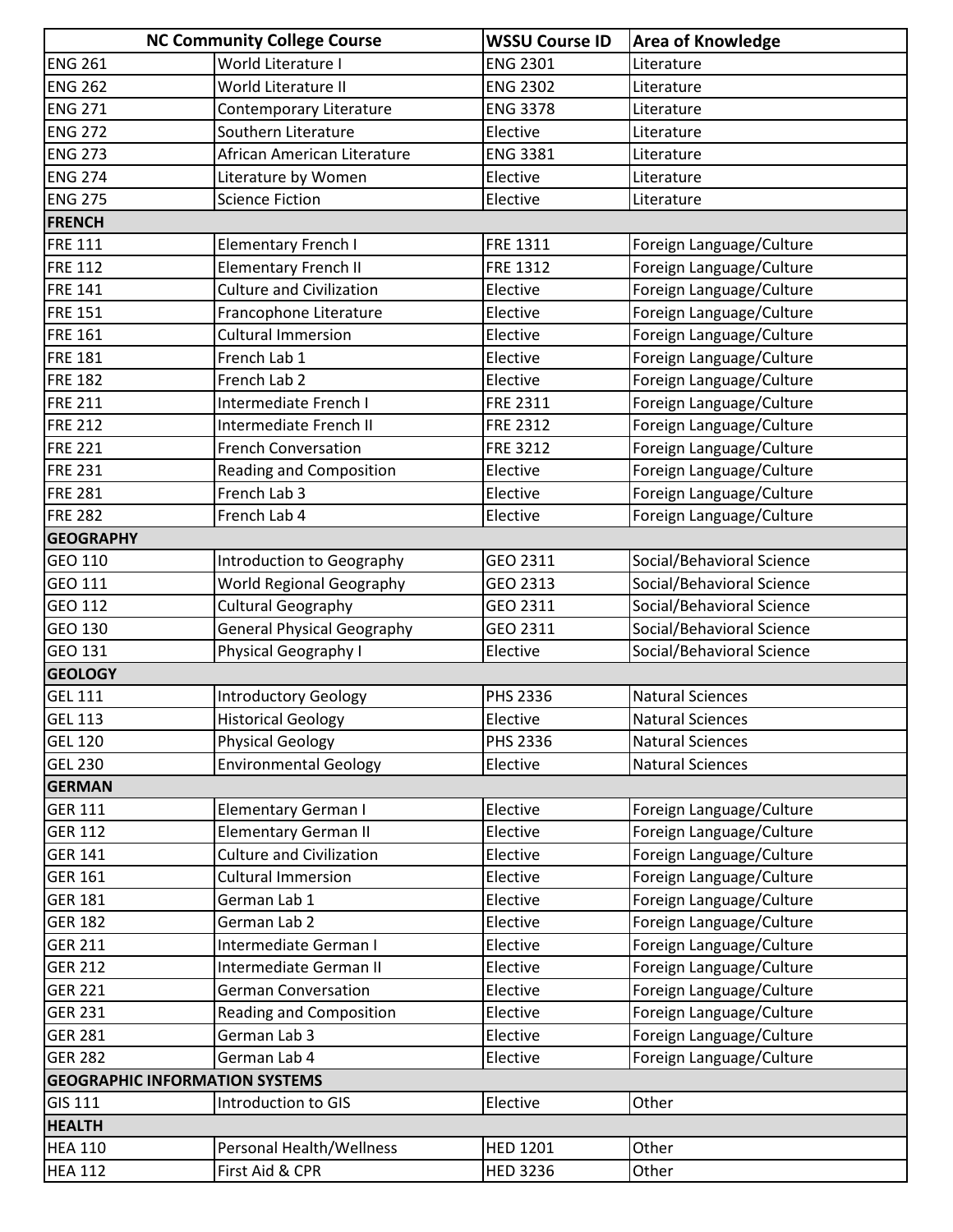|                      | <b>NC Community College Course</b>   | <b>WSSU Course ID</b> | <b>Area of Knowledge</b>  |
|----------------------|--------------------------------------|-----------------------|---------------------------|
| <b>HEA 120</b>       | <b>Community Health</b>              | <b>HED 2206</b>       | Social/Behavioral Science |
| <b>HISTORY</b>       |                                      |                       |                           |
| <b>HIS 111</b>       | <b>World Civilizations I</b>         | HIS 1301              | History                   |
| $\overline{HIS}$ 112 | <b>World Civilizations II</b>        | <b>HIS 1302</b>       | History                   |
| <b>HIS 115</b>       | Intro to Global History              | Elective              | History                   |
| <b>HIS 116</b>       | <b>Current World Problems</b>        | Elective              | History                   |
| <b>HIS 121</b>       | <b>Western Civilization I</b>        | <b>HIS 1301</b>       | History                   |
| <b>HIS 122</b>       | <b>Western Civilization II</b>       | <b>HIS 1302</b>       | History                   |
| <b>HIS 131</b>       | American History I                   | HIS 2306              | History                   |
| <b>HIS 132</b>       | American History II                  | <b>HIS 2307</b>       | History                   |
| <b>HIS 141</b>       | <b>Genealogy &amp; Local History</b> | Elective              | History                   |
| <b>HIS 145</b>       | The Second World War                 | Elective              | History                   |
| <b>HIS 151</b>       | <b>Hispanic Civilization</b>         | SPA 3311              | History                   |
| <b>HIS 162</b>       | Women and History                    | Elective              | History                   |
| <b>HIS 163</b>       | The World Since 1945                 | Elective              | History                   |
| <b>HIS 165</b>       | <b>Twentieth Century World</b>       | Elective              | History                   |
| <b>HIS 167</b>       | The Vietnam War                      | Elective              | History                   |
| <b>HIS 211</b>       | <b>Ancient History</b>               | Elective              | History                   |
| <b>HIS 212</b>       | <b>Medieval History</b>              | Elective              | History                   |
| <b>HIS 216</b>       | <b>Twentieth Century Europe</b>      | Elective              | History                   |
| <b>HIS 221</b>       | <b>African American History</b>      | HIS 3341              | History                   |
| <b>HIS 222</b>       | African American Hist I              | HIS 3341              | History                   |
| <b>HIS 223</b>       | African American Hist II             | <b>HIS 3342</b>       | History                   |
| <b>HIS 226</b>       | The Civil War                        | Elective              | History                   |
| <b>HIS 227</b>       | Native American History              | Elective              | History                   |
| <b>HIS 228</b>       | History of the South                 | Elective              | History                   |
| <b>HIS 229</b>       | History of the Old South             | Elective              | History                   |
| <b>HIS 230</b>       | The Changing South                   | Elective              | History                   |
| <b>HIS 231</b>       | <b>Recent American History</b>       | Elective              | History                   |
| <b>HIS 232</b>       | History of the Old West              | Elective              | History                   |
| <b>HIS 233</b>       | History of Appalachia                | Elective              | History                   |
| <b>HIS 234</b>       | Cherokee History                     | Elective              | History                   |
| <b>HIS 236</b>       | North Carolina History               | Elective              | History                   |
| <b>HIS 237</b>       | The American Revolution              | Elective              | History                   |
| <b>HIS 260</b>       | History of Africa                    | Elective              | History                   |
| <b>HIS 261</b>       | East Asian History                   | Elective              | History                   |
| <b>HIS 262</b>       | Middle East History                  | Elective              | History                   |
| <b>HIS 271</b>       | The French Revolution Era            | Elective              | History                   |
| <b>HIS 275</b>       | <b>History of Terrorism</b>          | Elective              | History                   |
| <b>HUMANITIES</b>    |                                      |                       |                           |
| <b>HUM 110</b>       | <b>Technology and Society</b>        | Elective              | Other                     |
| <b>HUM 115</b>       | <b>Critical Thinking</b>             | Elective              | Other                     |
| <b>HUM 120</b>       | <b>Cultural Studies</b>              | Elective              | Foreign Language/Culture  |
| <b>HUM 121</b>       | The Nature of America                | Elective              | Foreign Language/Culture  |
| <b>HUM 122</b>       | Southern Culture                     | Elective              | Foreign Language/Culture  |
| <b>HUM 123</b>       | Appalachian Culture                  | Elective              | Foreign Language/Culture  |
| <b>HUM 130</b>       | Myth in Human Culture                | Elective              | Foreign Language/Culture  |
| <b>HUM 140</b>       | History of Architecture              | Elective              | <b>Fine Arts</b>          |
| <b>HUM 150</b>       | American Women's Studies             | Elective              | Foreign Language/Culture  |
| <b>HUM 160</b>       | Introduction to Film                 | Elective              | <b>Fine Arts</b>          |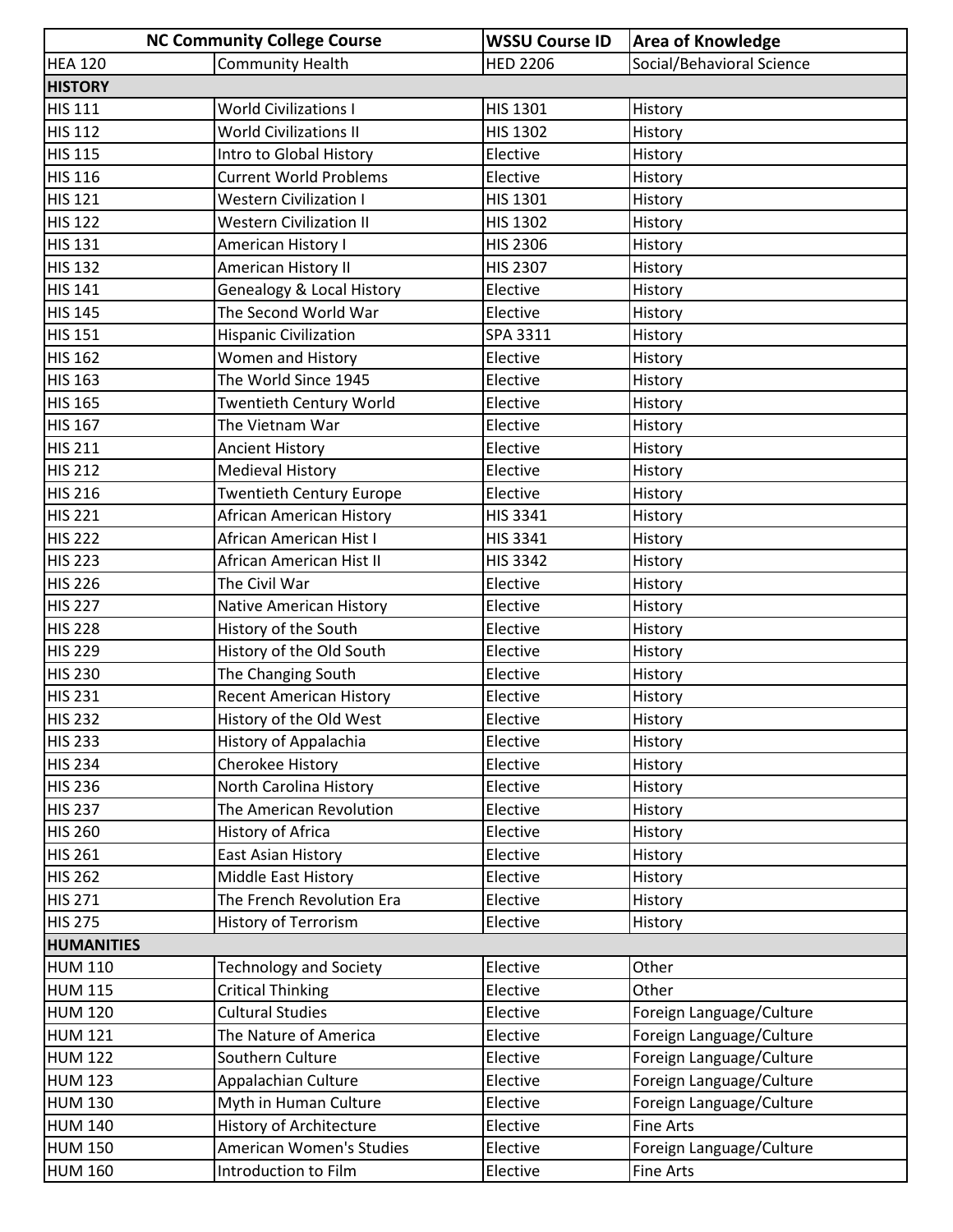|                    | <b>NC Community College Course</b> | <b>WSSU Course ID</b> | <b>Area of Knowledge</b>  |
|--------------------|------------------------------------|-----------------------|---------------------------|
| <b>HUM 161</b>     | <b>Advanced Film Studies</b>       | Elective              | <b>Fine Arts</b>          |
| <b>HUM 170</b>     | The Holocaust                      | Elective              | Foreign Language/Culture  |
| <b>HUM 180</b>     | International Cultural Exploration | Elective              | Foreign Language/Culture  |
| <b>HUM 211</b>     | <b>Humanities I</b>                | Elective              | Foreign Language/Culture  |
| <b>HUM 212</b>     | Humanities II                      | Elective              | Foreign Language/Culture  |
| <b>HUM 220</b>     | <b>Human Values and Meaning</b>    | Elective              | Social/Behavioral Science |
| <b>HUM 230</b>     | Leadership Development             | Elective              | Social/Behavioral Science |
| <b>ITALIAN</b>     |                                    |                       |                           |
| <b>ITA 111</b>     | Elementary Italian I               | Elective              | Foreign Language/Culture  |
| <b>ITA 112</b>     | Elementary Italian II              | Elective              | Foreign Language/Culture  |
| <b>ITA 181</b>     | Italian Lab 1                      | Elective              | Foreign Language/Culture  |
| <b>ITA 182</b>     | Italian Lab 2                      | Elective              | Foreign Language/Culture  |
| <b>ITA 211</b>     | Intermediate Italian I             | Elective              | Foreign Language/Culture  |
| <b>ITA 212</b>     | Intermediate Italian II            | Elective              | Foreign Language/Culture  |
| <b>ITA 221</b>     | <b>Italian Conversation</b>        | Elective              | Foreign Language/Culture  |
| <b>ITA 231</b>     | <b>Reading and Composition</b>     | Elective              | Foreign Language/Culture  |
| <b>ITA 281</b>     | Italian Lab 3                      | Elective              | Foreign Language/Culture  |
| <b>ITA 282</b>     | Italian Lab 4                      | Elective              | Foreign Language/Culture  |
| <b>JAPANESE</b>    |                                    |                       |                           |
| <b>JPN 111</b>     | Elementary Japanese I              | Elective              | Foreign Language/Culture  |
| <b>JPN 112</b>     | Elementary Japanese II             | Elective              | Foreign Language/Culture  |
| <b>JPN 181</b>     | Japanese Lab I                     | Elective              | Foreign Language/Culture  |
| <b>JPN 182</b>     | Japanese Lab II                    | Elective              | Foreign Language/Culture  |
| <b>JPN 211</b>     | Intermediate Japanese I            | Elective              | Foreign Language/Culture  |
| <b>JPN 212</b>     | Intermediate Japanese II           | Elective              | Foreign Language/Culture  |
| <b>JOURNALISM</b>  |                                    |                       |                           |
| <b>JOU 110</b>     | Intro to Journalism                | Elective              | Other                     |
| <b>JOU 216</b>     | <b>Writing for Mass Media</b>      | Elective              | Other                     |
| <b>JOU 217</b>     | Feature/Editorial Writing          | Elective              | Other                     |
| <b>LATIN</b>       |                                    |                       |                           |
| <b>LAT 111</b>     | Elementary Latin I                 | Elective              | Foreign Language/Culture  |
| <b>LAT 112</b>     | <b>Elementary Latin II</b>         | Elective              | Foreign Language/Culture  |
| <b>LAT 141</b>     | <b>Culture and Civilization</b>    | Elective              | Foreign Language/Culture  |
| <b>LAT 142</b>     | Lit. & the Roman Republic          | Elective              | Foreign Language/Culture  |
| <b>LAT 181</b>     | Latin Lab I                        | Elective              | Foreign Language/Culture  |
| <b>LAT 182</b>     | Latin Lab II                       | Elective              | Foreign Language/Culture  |
| <b>LAT 211</b>     | Intermediate Latin I               | Elective              | Foreign Language/Culture  |
| <b>LAT 212</b>     | Intermediate Latin II              | Elective              | Foreign Language/Culture  |
| <b>LAT 231</b>     | <b>Reading and Composition</b>     | Elective              | Foreign Language/Culture  |
| <b>LAT 232</b>     | Imperial Literature                | Elective              | Foreign Language/Culture  |
| <b>LAT 281</b>     | Latin Lab III                      | Elective              | Foreign Language/Culture  |
| <b>LAT 282</b>     | Latin Lab IV                       | Elective              | Foreign Language/Culture  |
| <b>MATHEMATICS</b> |                                    |                       |                           |
| <b>MAT 141</b>     | <b>Mathematical Concepts I</b>     | Elective              | Math & Quantitative Logic |
| <b>MAT 142</b>     | <b>Mathematical Concepts II</b>    | Elective              | Math & Quantitative Logic |
| <b>MAT 143</b>     | <b>Quantitative Literacy</b>       | MAT 1323              | Math & Quantitative Logic |
| <b>MAT 152</b>     | <b>Statistical Methods I</b>       | <b>MAT 2326</b>       | Math & Quantitative Logic |
| <b>MAT 167</b>     | <b>Discrete Mathematics</b>        | MAT 2326              | Math & Quantitative Logic |
| <b>MAT 171</b>     | Precalculus Algebra                | MAT 1312              | Math & Quantitative Logic |
| <b>MAT 172</b>     | <b>Precalculus Trigonometry</b>    | MAT 1313              | Math & Quantitative Logic |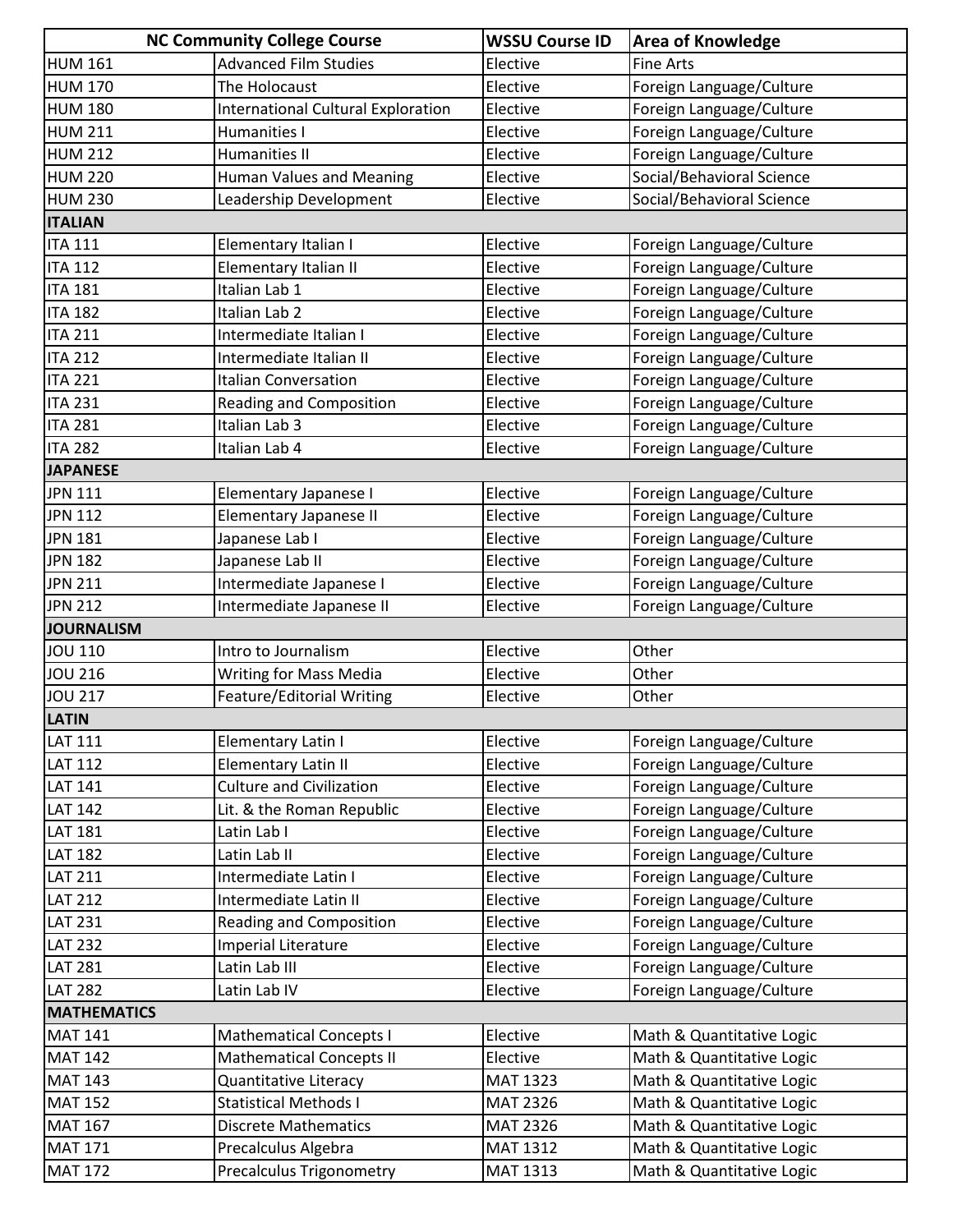|                | <b>NC Community College Course</b> | <b>WSSU Course ID</b> | <b>Area of Knowledge</b>  |
|----------------|------------------------------------|-----------------------|---------------------------|
| <b>MAT 252</b> | <b>Statistics II</b>               | Elective              | Math & Quantitative Logic |
| <b>MAT 263</b> | <b>Brief Calculus</b>              | <b>MAT 2333</b>       | Math & Quantitative Logic |
| <b>MAT 271</b> | Calculus I                         | MAT 2317              | Math & Quantitative Logic |
| <b>MAT 272</b> | Calculus II                        | <b>MAT 2318</b>       | Math & Quantitative Logic |
| <b>MAT 273</b> | Calculus III                       | MAT 3316              | Math & Quantitative Logic |
| <b>MAT 280</b> | Linear Algebra                     | MAT 2316              | Math & Quantitative Logic |
| <b>MAT 285</b> | <b>Differential Equations</b>      | MAT 4301              | Math & Quantitative Logic |
| <b>MUSIC</b>   |                                    |                       |                           |
| <b>MUS 110</b> | <b>Music Appreciation</b>          | MUS 1301              | <b>Fine Arts</b>          |
| <b>MUS 111</b> | <b>Fundamentals of Music</b>       | Elective              | <b>Fine Arts</b>          |
| <b>MUS 112</b> | Introduction to Jazz               | Elective              | <b>Fine Arts</b>          |
| <b>MUS 113</b> | American Music                     | Elective              | <b>Fine Arts</b>          |
| <b>MUS 114</b> | Non Western Music                  | MUS 3340              | <b>Fine Arts</b>          |
| <b>MUS 121</b> | Music Theory I                     | <b>MUS 3301</b>       | <b>Fine Arts</b>          |
| <b>MUS 122</b> | Music Theory II                    | MUS 3303              | <b>Fine Arts</b>          |
| <b>MUS 123</b> | <b>Music Composition</b>           | Elective              | <b>Fine Arts</b>          |
| <b>MUS 131</b> | Chorus I                           | Elective              | <b>Fine Arts</b>          |
| <b>MUS 132</b> | Chorus II                          | Elective              | <b>Fine Arts</b>          |
| <b>MUS 133</b> | Band I                             | Elective              | <b>Fine Arts</b>          |
| <b>MUS 134</b> | <b>Band II</b>                     | Elective              | <b>Fine Arts</b>          |
| <b>MUS 135</b> | Jazz Ensemble I                    | MUS 1146              | <b>Fine Arts</b>          |
| <b>MUS 136</b> | Jazz Ensemble II                   | Elective              | <b>Fine Arts</b>          |
| <b>MUS 137</b> | Orchestra I                        | <b>MUS 3226</b>       | <b>Fine Arts</b>          |
| <b>MUS 138</b> | Orchestra II                       | Elective              | <b>Fine Arts</b>          |
| <b>MUS 141</b> | Ensemble I                         | Elective              | <b>Fine Arts</b>          |
| <b>MUS 142</b> | Ensemble II                        | Elective              | <b>Fine Arts</b>          |
| <b>MUS 151</b> | Class Music I                      | Elective              | <b>Fine Arts</b>          |
| <b>MUS 152</b> | <b>Class Music II</b>              | Elective              | <b>Fine Arts</b>          |
| <b>MUS 161</b> | <b>Applied Music I</b>             | Elective              | <b>Fine Arts</b>          |
| <b>MUS 162</b> | <b>Applied Music II</b>            | Elective              | <b>Fine Arts</b>          |
| <b>MUS 173</b> | <b>Opera Production I</b>          | Elective              | Fine Arts                 |
| <b>MUS 174</b> | <b>Opera Production II</b>         | Elective              | <b>Fine Arts</b>          |
| <b>MUS 181</b> | Show Choir I                       | MUS 1131/1138         | <b>Fine Arts</b>          |
| <b>MUS 182</b> | Show Choir II                      | MUS 1136              | Fine Arts                 |
| <b>MUS 210</b> | <b>History of Rock Music</b>       | Elective              | <b>Fine Arts</b>          |
| <b>MUS 211</b> | <b>History of Country Music</b>    | Elective              | Fine Arts                 |
| <b>MUS 212</b> | <b>American Musical Theatre</b>    | Elective              | <b>Fine Arts</b>          |
| <b>MUS 213</b> | Opera and Musical Theatre          | Elective              | <b>Fine Arts</b>          |
| <b>MUS 214</b> | <b>Electronic Music I</b>          | MUS 3310              | Fine Arts                 |
| <b>MUS 215</b> | <b>Electronic Music II</b>         | Elective              | <b>Fine Arts</b>          |
| <b>MUS 217</b> | <b>Elementary Conducting</b>       | MUS 3131              | Fine Arts                 |
| <b>MUS 221</b> | Music Theory III                   | Elective              | <b>Fine Arts</b>          |
| <b>MUS 222</b> | Music Theory IV                    | MUS 4316              | Fine Arts                 |
| <b>MUS 231</b> | Chorus III                         | Elective              | <b>Fine Arts</b>          |
| <b>MUS 232</b> | Chorus IV                          | Elective              | <b>Fine Arts</b>          |
| <b>MUS 233</b> | <b>Band III</b>                    | Elective              | Fine Arts                 |
| <b>MUS 234</b> | <b>Band IV</b>                     | Elective              | <b>Fine Arts</b>          |
| <b>MUS 235</b> | Jazz Ensemble III                  | Elective              | Fine Arts                 |
| <b>MUS 236</b> | Jazz Ensemble IV                   | Elective              | Fine Arts                 |
| <b>MUS 237</b> | Orchestra III                      | Elective              | Fine Arts                 |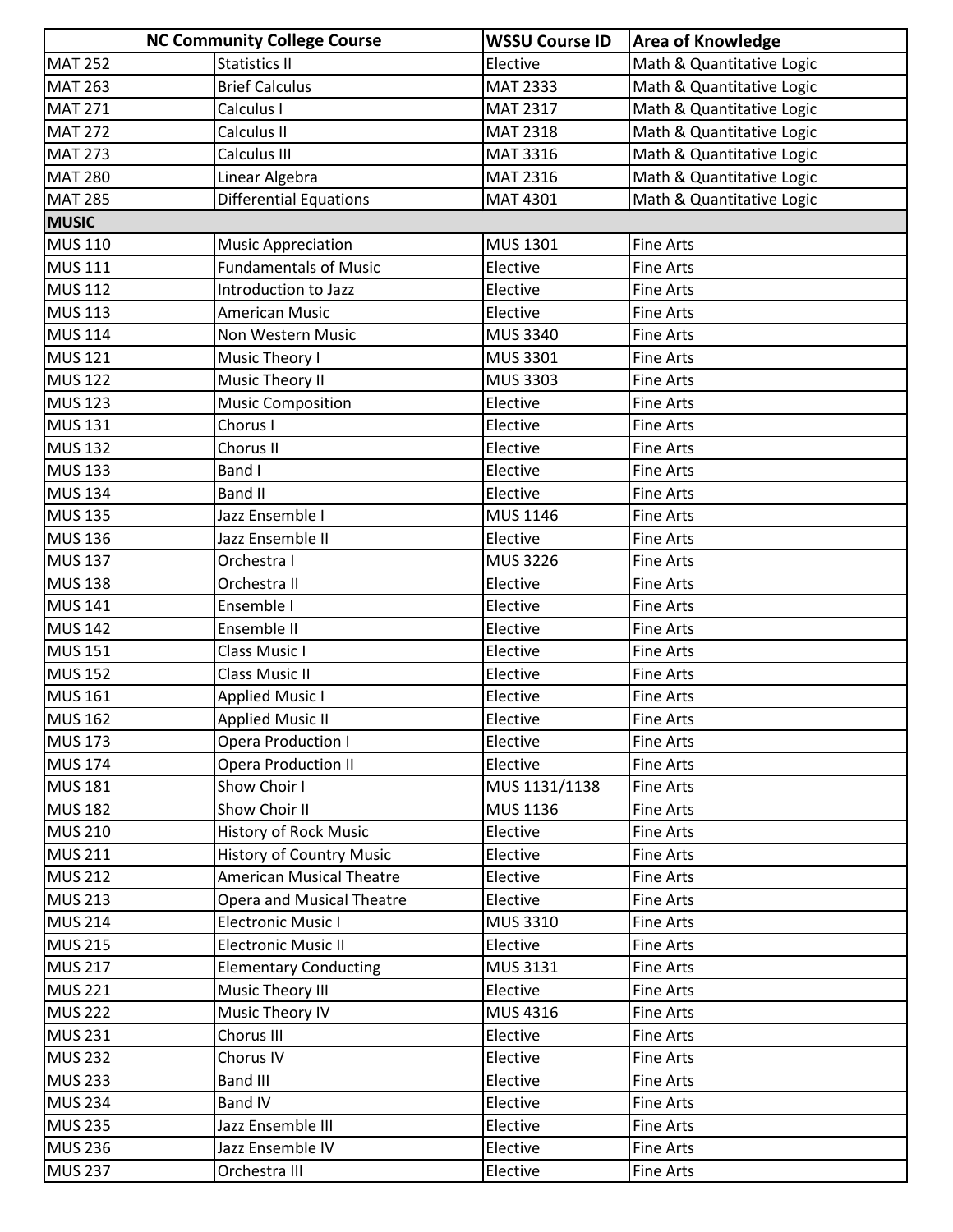|                           | <b>NC Community College Course</b>  | <b>WSSU Course ID</b> | <b>Area of Knowledge</b>   |
|---------------------------|-------------------------------------|-----------------------|----------------------------|
| <b>MUS 238</b>            | Orchestra IV                        | Elective              | <b>Fine Arts</b>           |
| <b>MUS 241</b>            | Ensemble III                        | Elective              | <b>Fine Arts</b>           |
| <b>MUS 242</b>            | Ensemble IV                         | Elective              | <b>Fine Arts</b>           |
| <b>MUS 251</b>            | <b>Class Music III</b>              | Elective              | <b>Fine Arts</b>           |
| <b>MUS 252</b>            | <b>Class Music IV</b>               | Elective              | <b>Fine Arts</b>           |
| <b>MUS 253</b>            | <b>Big Band</b>                     | Elective              | <b>Fine Arts</b>           |
| <b>MUS 261</b>            | <b>Applied Music III</b>            | Elective              | <b>Fine Arts</b>           |
| <b>MUS 262</b>            | <b>Applied Music IV</b>             | Elective              | <b>Fine Arts</b>           |
| <b>MUS 265</b>            | Piano Pedagogy                      | Elective              | <b>Fine Arts</b>           |
| <b>MUS 271</b>            | Music History I                     | Elective              | Fine Arts                  |
| <b>MUS 272</b>            | Music History II                    | Elective              | <b>Fine Arts</b>           |
| <b>MUS 273</b>            | <b>Opera Production III</b>         | Elective              | <b>Fine Arts</b>           |
| <b>MUS 274</b>            | <b>Opera Production IV</b>          | Elective              | <b>Fine Arts</b>           |
| <b>MUS 280</b>            | Music for the El Classroom          | Elective              | <b>Fine Arts</b>           |
| <b>MUS 281</b>            | Show Choir III                      | Elective              | <b>Fine Arts</b>           |
| <b>MUS 282</b>            | Show Choir IV                       | Elective              | <b>Fine Arts</b>           |
| <b>MUS 283</b>            | Varied Cultures/Mus Perf            | Elective              | <b>Fine Arts</b>           |
| <b>PHILOSOPHY</b>         |                                     |                       |                            |
| <b>PHI 210</b>            | History of Philosophy               | PHI 2301              | History                    |
| <b>PHI 215</b>            | Philosophical Issues                | Elective              | Social/Behavioral Sciences |
| <b>PHI 220</b>            | Western Philosophy I                | Elective              | Social/Behavioral Sciences |
| <b>PHI 230</b>            | Introduction to Logic               | Elective              | Social/Behavioral Sciences |
| <b>PHI 240</b>            | Introduction to Ethics              | Elective              | Social/Behavioral Sciences |
| <b>PHYSICAL EDUCATION</b> |                                     |                       |                            |
| PED                       | All one-hour activity courses       | Elective              | Other                      |
| <b>PED 110</b>            | Fit and Well for Life               | <b>HED 1201</b>       | Other                      |
| <b>PED 165</b>            | Sport Science as a Career           | Elective              | Other                      |
| <b>PED 172</b>            | <b>Outdoor Living</b>               | <b>PED 2128</b>       | Other                      |
| <b>PED 252</b>            | Officiating/Bsball/Sfball           | <b>PHY 3332</b>       | Other                      |
| <b>PED 254</b>            | <b>Coaching Basketball</b>          | Elective              | Other                      |
| <b>PED 256</b>            | <b>Coaching Baseball</b>            | Elective              | Other                      |
| <b>PED 259</b>            | Prev & Care Ath Injuries            | PED 3310              | Other                      |
| <b>PHYSICAL SCIENCE</b>   |                                     |                       |                            |
| <b>PHS 110</b>            | Survey of Phys Science              | Elective              | <b>Natural Sciences</b>    |
| <b>PHS 130</b>            | <b>Earth Science</b>                | Elective              | <b>Natural Sciences</b>    |
| <b>PHYSICS</b>            |                                     |                       |                            |
| <b>PHY 110</b>            | <b>Conceptual Physics</b>           | PHY 2321              | <b>Natural Sciences</b>    |
| <b>PHY 110A</b>           | A Conceptual Physics Lab            | PHY 2336              | <b>Natural Sciences</b>    |
| <b>PHY 151</b>            | College Physics I AS                | PHY 2321              | <b>Natural Sciences</b>    |
| <b>PHY 152</b>            | College Physics II AS               | PHY 2121              | <b>Natural Sciences</b>    |
| <b>PHY 251</b>            | General Physics I AS                | PHY 3331              | <b>Natural Sciences</b>    |
| <b>PHY 252</b>            | General Physics II AS               | PHY 3332              | <b>Natural Sciences</b>    |
| <b>POLITICAL SCIENCE</b>  |                                     |                       |                            |
| <b>POL 110</b>            | Intro to Political Science          | Elective              | Social/Behavioral Sciences |
| <b>POL 120</b>            | American Government                 | POL 2311              | Social/Behavioral Sciences |
| <b>POL 130</b>            | <b>State &amp; Local Government</b> | POL 2316              | Social/Behavioral Sciences |
| <b>POL 210</b>            | <b>Comparative Government</b>       | Elective              | Social/Behavioral Sciences |
| <b>POL 220</b>            | <b>International Relations</b>      | POL 3341              | Social/Behavioral Sciences |
| <b>POL 250</b>            | Intro to Political Theory           | POL 2341              | Social/Behavioral Sciences |
| <b>PORTUGUESE</b>         |                                     |                       |                            |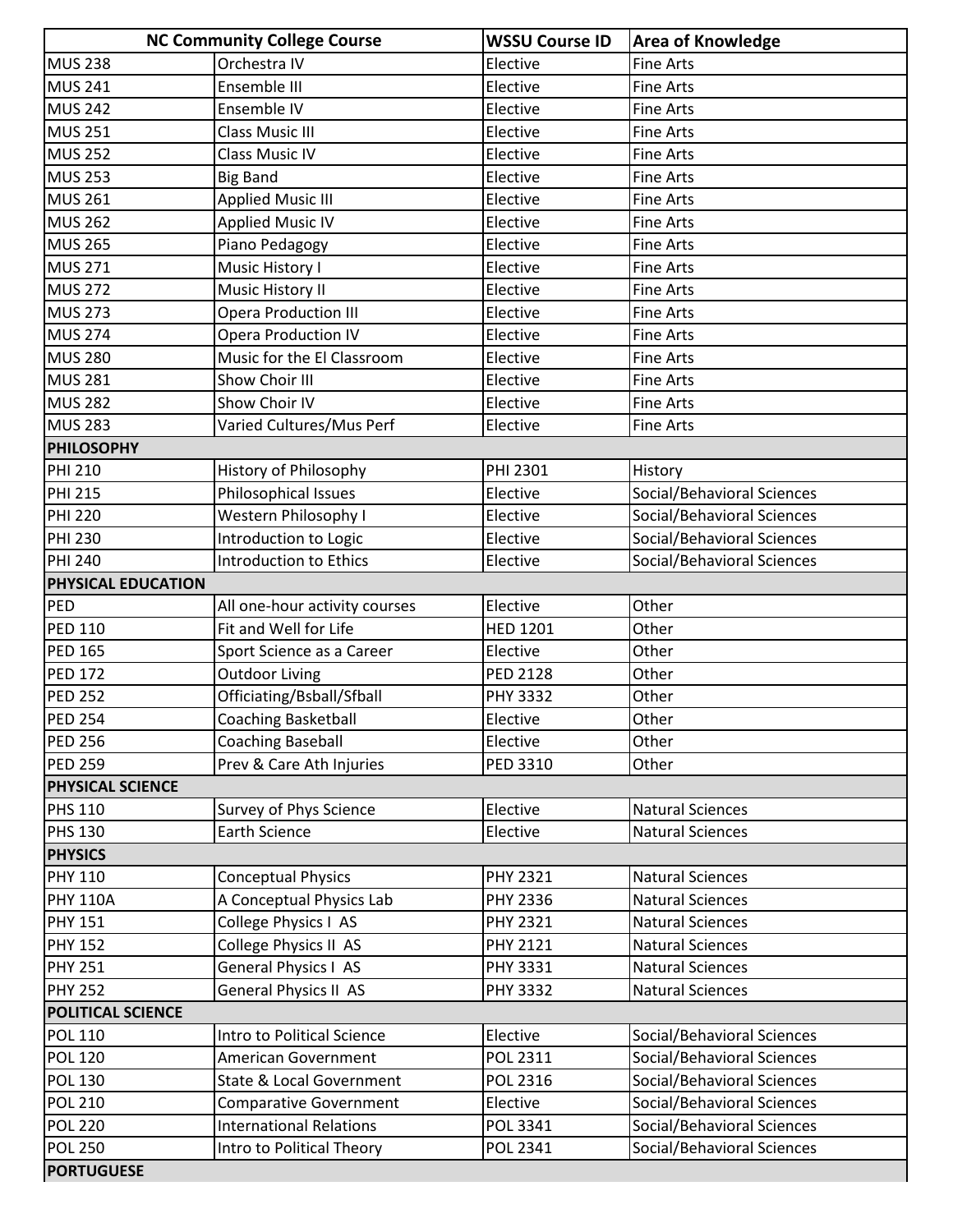|                   | <b>NC Community College Course</b> | <b>WSSU Course ID</b> | <b>Area of Knowledge</b>   |
|-------------------|------------------------------------|-----------------------|----------------------------|
| <b>POR 111</b>    | <b>Elementary Portuguese I</b>     | POR 1311              | Foreign Language/Culture   |
| <b>POR 112</b>    | <b>Elementary Portuguese II</b>    | POR 1312              | Foreign Language/Culture   |
| <b>POR 141</b>    | <b>Culture and Civilization</b>    | Elective              | Foreign Language/Culture   |
| <b>POR 181</b>    | Portuguese Lab I                   | Elective              | Foreign Language/Culture   |
| <b>POR 182</b>    | Portuguese Lab II                  | Elective              | Foreign Language/Culture   |
| <b>POR 211</b>    | Intermediate Portuguese I          | POR 2311              | Foreign Language/Culture   |
| <b>POR 212</b>    | Intermediate Portuguese II         | <b>POR 2312</b>       | Foreign Language/Culture   |
| <b>POR 221</b>    | Portuguese Conversation            | POR 3309              | Foreign Language/Culture   |
| <b>POR 231</b>    | <b>Reading and Composition</b>     | POR 4301              | Foreign Language/Culture   |
| <b>POR 281</b>    | Portuguese Lab III                 | Elective              | Foreign Language/Culture   |
| <b>POR 282</b>    | Portuguese Lab IV                  | Elective              | Foreign Language/Culture   |
| <b>PSYCHOLOGY</b> |                                    |                       |                            |
| <b>PSY 150</b>    | <b>General Psychology</b>          | PSY 2301              | Social/Behavioral Sciences |
| <b>PSY 211</b>    | Psychology of Adjustment           | PSY 2308              | Social/Behavioral Sciences |
| <b>PSY 215</b>    | Positive Psychology                | Elective              | Social/Behavioral Sciences |
| <b>PSY 231</b>    | Forensic Psychology                | Elective              | Social/Behavioral Sciences |
| <b>PSY 237</b>    | Social Psychology                  | PSY 3307              | Social/Behavioral Sciences |
| <b>PSY 239</b>    | Psychology of Personality          | PSY 3329              | Social/Behavioral Sciences |
| <b>PSY 241</b>    | Developmental Psych                | PSY 3326              | Social/Behavioral Sciences |
| <b>PSY 243</b>    | Child Psychology                   | PSY 2210              | Social/Behavioral Sciences |
| <b>PSY 246</b>    | Adolescent Psychology              | PSY 3302              | Social/Behavioral Sciences |
| <b>PSY 249</b>    | Psychology of Aging                | PSY 3303              | Social/Behavioral Sciences |
| <b>PSY 259</b>    | <b>Human Sexuality</b>             | PSY 3350              | Social/Behavioral Sciences |
| <b>PSY 263</b>    | <b>Educational Psychology</b>      | Elective              | Social/Behavioral Sciences |
| <b>PSY 271</b>    | Sports Psychology                  | Elective              | Social/Behavioral Sciences |
| <b>PSY 275</b>    | <b>Health Psychology</b>           | PSY 4310              | Social/Behavioral Sciences |
| <b>PSY 281</b>    | <b>Abnormal Psychology</b>         | PSY 3306              | Social/Behavioral Sciences |
| <b>RELIGION</b>   |                                    |                       |                            |
| <b>REL 110</b>    | <b>World Religions</b>             | <b>REL 2303</b>       | Social/Behavior Science    |
| <b>REL 111</b>    | <b>Eastern Religions</b>           | Elective              | Social/Behavior Science    |
| <b>REL 112</b>    | <b>Western Religions</b>           | Elective              | Social/Behavior Science    |
| <b>REL 211</b>    | Intro to Old Testament             | <b>REL 2302</b>       | Literature                 |
| <b>REL 212</b>    | Intro to New Testament             | <b>REL 2301</b>       | Literature                 |
| <b>REL 221</b>    | Religion in America                | Elective              | Social/Behavior Science    |
| <b>RUSSIAN</b>    |                                    |                       |                            |
| <b>RUS 111</b>    | <b>Elementary Russian I</b>        | Elective              | Foreign Language/Culture   |
| <b>RUS 112</b>    | <b>Elementary Russian II</b>       | Elective              | Foreign Language/Culture   |
| <b>RUS 181</b>    | Russian Lab 1                      | Elective              | Foreign Language/Culture   |
| <b>RUS 182</b>    | Russian Lab 2                      | Elective              | Foreign Language/Culture   |
| <b>RUS 211</b>    | Intermediate Russian I             | Elective              | Foreign Language/Culture   |
| <b>RUS 212</b>    | Intermediate Russian II            | Elective              | Foreign Language/Culture   |
| <b>RUS 221</b>    | <b>Russian Conversation</b>        | Elective              | Foreign Language/Culture   |
| <b>RUS 231</b>    | <b>Reading and Composition</b>     | Elective              | Foreign Language/Culture   |
| <b>RUS 281</b>    | Russian Lab 3                      | Elective              | Foreign Language/Culture   |
| <b>RUS 282</b>    | Russian Lab 4                      | Elective              | Foreign Language/Culture   |
| <b>SOCIOLOGY</b>  |                                    |                       |                            |
| <b>SOC 210</b>    | Introduction to Sociology          | SOC 2301              | Social/Behavior Science    |
| <b>SOC 213</b>    | Sociology of the Family            | SOC 3356              | Social/Behavior Science    |
| <b>SOC 215</b>    | <b>Group Processes</b>             | SOC 4321              | Social/Behavior Science    |
| <b>SOC 220</b>    | <b>Social Problems</b>             | SOC 2336              | Social/Behavior Science    |